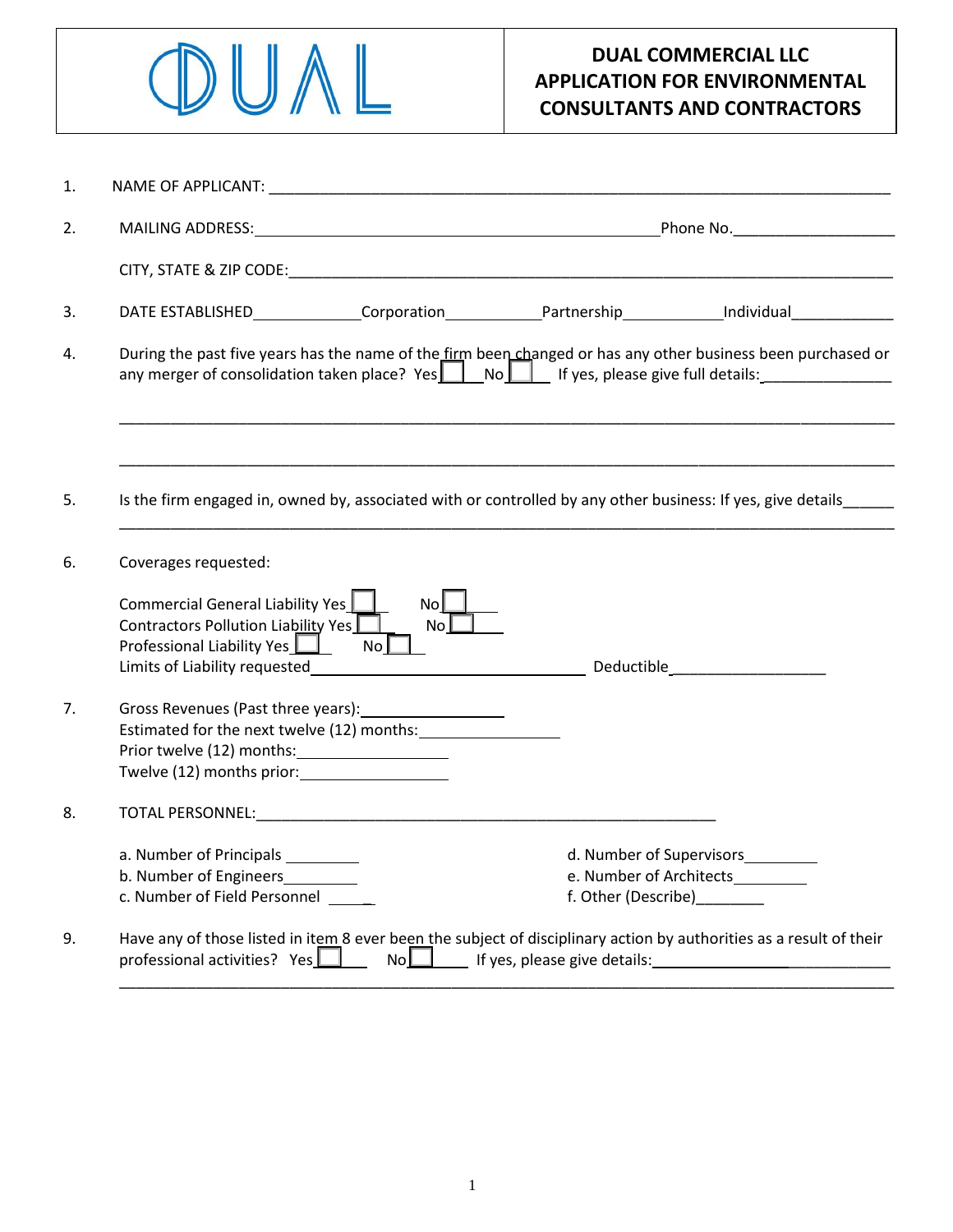## 10. Services Provided:

| <b>Remedial Investigations</b><br><b>Remedial Design</b><br><b>Remediation Oversight</b><br>Hydrogeological<br>Investigations<br>Lab Testing/Analysis<br><b>Phase I Environmental</b><br>Assessments |  |
|------------------------------------------------------------------------------------------------------------------------------------------------------------------------------------------------------|--|
|                                                                                                                                                                                                      |  |
|                                                                                                                                                                                                      |  |
|                                                                                                                                                                                                      |  |
|                                                                                                                                                                                                      |  |
|                                                                                                                                                                                                      |  |
|                                                                                                                                                                                                      |  |
|                                                                                                                                                                                                      |  |
|                                                                                                                                                                                                      |  |
|                                                                                                                                                                                                      |  |
|                                                                                                                                                                                                      |  |
| Phase II/III                                                                                                                                                                                         |  |
| Environmental                                                                                                                                                                                        |  |
| Assessments                                                                                                                                                                                          |  |
| Regulatory                                                                                                                                                                                           |  |
| Compliance/Permitting                                                                                                                                                                                |  |
| <b>Industrial Hygiene</b>                                                                                                                                                                            |  |
| <b>Training</b>                                                                                                                                                                                      |  |
| <b>Waste Brokering</b>                                                                                                                                                                               |  |
| <b>Mold Consulting</b>                                                                                                                                                                               |  |
| Air monitoring                                                                                                                                                                                       |  |
| Other (Describe Below)                                                                                                                                                                               |  |
|                                                                                                                                                                                                      |  |
|                                                                                                                                                                                                      |  |
|                                                                                                                                                                                                      |  |
|                                                                                                                                                                                                      |  |
|                                                                                                                                                                                                      |  |

| If "Yes"<br>. nlease explain: |  |  |  |
|-------------------------------|--|--|--|
|                               |  |  |  |

| 12. | Does the Applicant's practice involve any subletting or subcontracting of work to others? Yes | No |
|-----|-----------------------------------------------------------------------------------------------|----|
|     | If yes, please specify what is sublet or subcontracted.                                       |    |

\_\_\_\_\_\_\_\_\_\_\_\_\_\_\_\_\_\_\_\_\_\_\_\_\_\_\_\_\_\_\_\_\_\_\_\_\_\_\_\_\_\_\_\_\_\_\_\_\_\_\_\_\_\_\_\_\_\_\_\_\_\_\_\_\_\_\_\_\_\_\_\_\_\_\_\_\_\_\_\_\_\_\_\_\_\_\_\_\_\_\_

| b. Is evidence of Insurance from subcontractors/consultants required?<br>Yesl                                         | Nol |
|-----------------------------------------------------------------------------------------------------------------------|-----|
| List all states where operations are performed                                                                        |     |
| Foreign Work?<br>Nollargon of Yes, please give full details: 100 million of the set of the set of the Nollas.<br>YesL |     |
| Please indicate the approximate percentage of work under each heading:                                                |     |
| Residential: _____                                                                                                    |     |
| Commercial:                                                                                                           |     |
| Industrial:<br>Governmental:                                                                                          |     |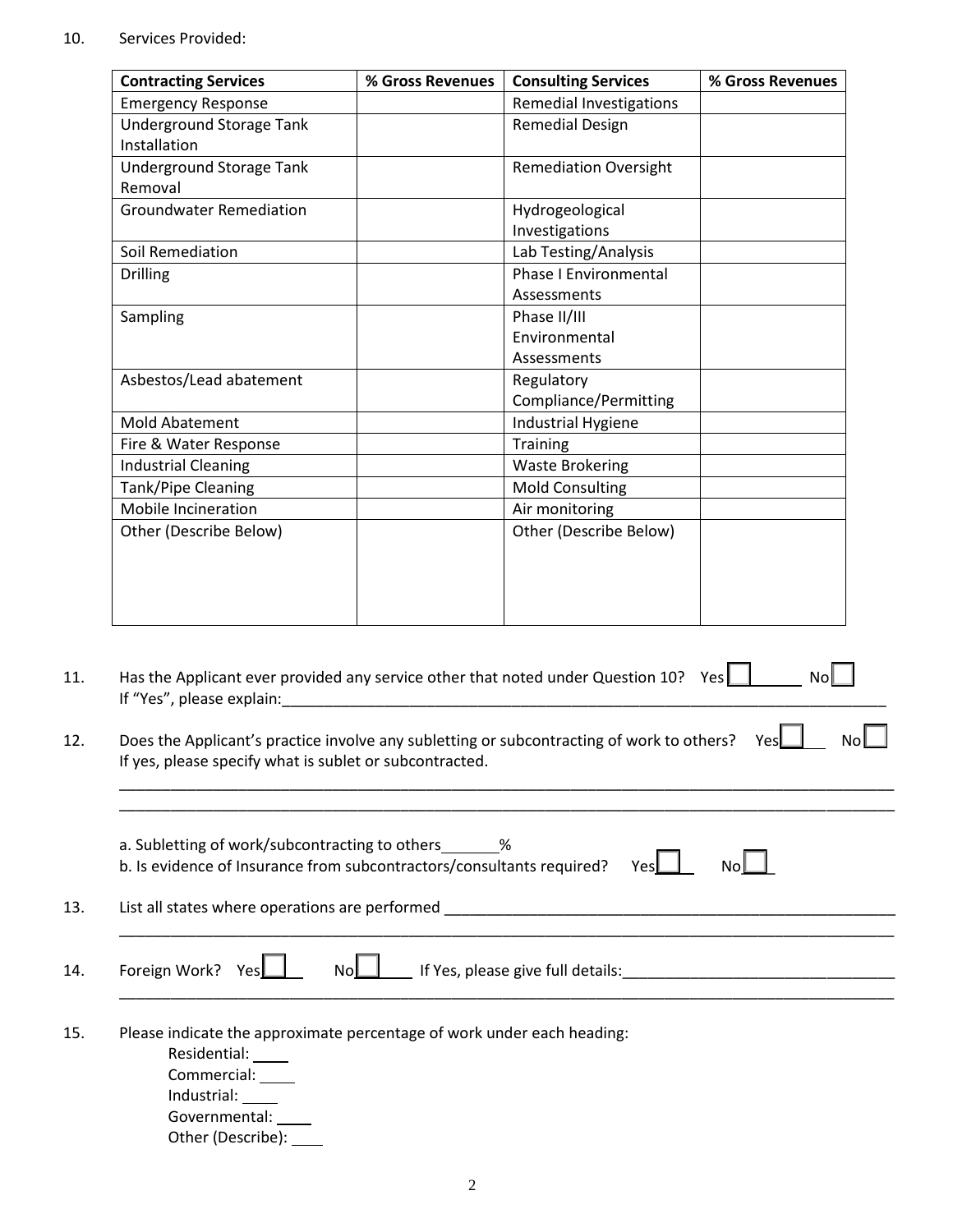| 16. | Does any one contract or client represent more than 50% of annual work?<br>please give details: | Yesl | Nol<br>If yes. |
|-----|-------------------------------------------------------------------------------------------------|------|----------------|
|     |                                                                                                 |      |                |

17. Does the Applicant work with other firms in Joint Ventures? Yes No Reprovide complete details: \_\_\_\_\_\_\_\_\_\_\_\_\_\_\_\_\_\_\_\_\_\_\_\_\_\_\_\_\_\_\_\_\_\_\_\_\_\_\_\_\_\_\_\_\_\_\_\_\_\_\_\_\_\_\_\_\_\_\_\_\_\_\_\_\_\_\_\_\_\_\_\_\_\_\_\_\_\_\_\_\_\_\_\_\_\_\_\_\_\_\_

\_\_\_\_\_\_\_\_\_\_\_\_\_\_\_\_\_\_\_\_\_\_\_\_\_\_\_\_\_\_\_\_\_\_\_\_\_\_\_\_\_\_\_\_\_\_\_\_\_\_\_\_\_\_\_\_\_\_\_\_\_\_\_\_\_\_\_\_\_\_\_\_\_\_\_\_\_\_\_\_\_\_\_\_\_\_\_\_\_\_\_

18. Give Insurance coverage details for last five years for the firm:

Commercial General Liability

| Carrier | Premium | Limit | <b>Deductible</b> | <b>Policy Term</b> | <b>Retroactive Date</b> |
|---------|---------|-------|-------------------|--------------------|-------------------------|
|         |         |       |                   |                    |                         |
|         |         |       |                   |                    |                         |
|         |         |       |                   |                    |                         |
|         |         |       |                   |                    |                         |
|         |         |       |                   |                    |                         |
|         |         |       |                   |                    |                         |
|         |         |       |                   |                    |                         |
|         |         |       |                   |                    |                         |
|         |         |       |                   |                    |                         |
|         |         |       |                   |                    |                         |

Pollution/Professional Liability

| Carrier | Premium | Limit | <b>Deductible</b> | <b>Policy Term</b> | <b>Retroactive Date</b> |
|---------|---------|-------|-------------------|--------------------|-------------------------|
|         |         |       |                   |                    |                         |
|         |         |       |                   |                    |                         |
|         |         |       |                   |                    |                         |
|         |         |       |                   |                    |                         |
|         |         |       |                   |                    |                         |
|         |         |       |                   |                    |                         |
|         |         |       |                   |                    |                         |
|         |         |       |                   |                    |                         |
|         |         |       |                   |                    |                         |
|         |         |       |                   |                    |                         |

19. Please provide the following additional information as an attachment to this application:

- a. Past five years loss runs (if applicable)
- b. Resumes of key personnel
- c. Most recent annual income statement and balance sheet
- d. Expiring declarations pages evidencing retroactive dates.
- 20. Has any application for Commercial General Liability, Pollution Liability or Professional Liability Insurance made on behalf of the firm, any predecessors in business or present Partners ever been declined or has the insurance ever been cancelled or renewal refused? Yes No If yes, please give details:\_\_\_\_\_\_\_\_\_\_\_\_\_\_\_\_\_\_\_\_\_\_\_\_

\_\_\_\_\_\_\_\_\_\_\_\_\_\_\_\_\_\_\_\_\_\_\_\_\_\_\_\_\_\_\_\_\_\_\_\_\_\_\_\_\_\_\_\_\_\_\_\_\_\_\_\_\_\_\_\_\_\_\_\_\_\_\_\_\_\_\_\_\_\_\_\_\_\_\_\_\_\_\_\_\_\_\_\_\_\_\_\_\_\_\_